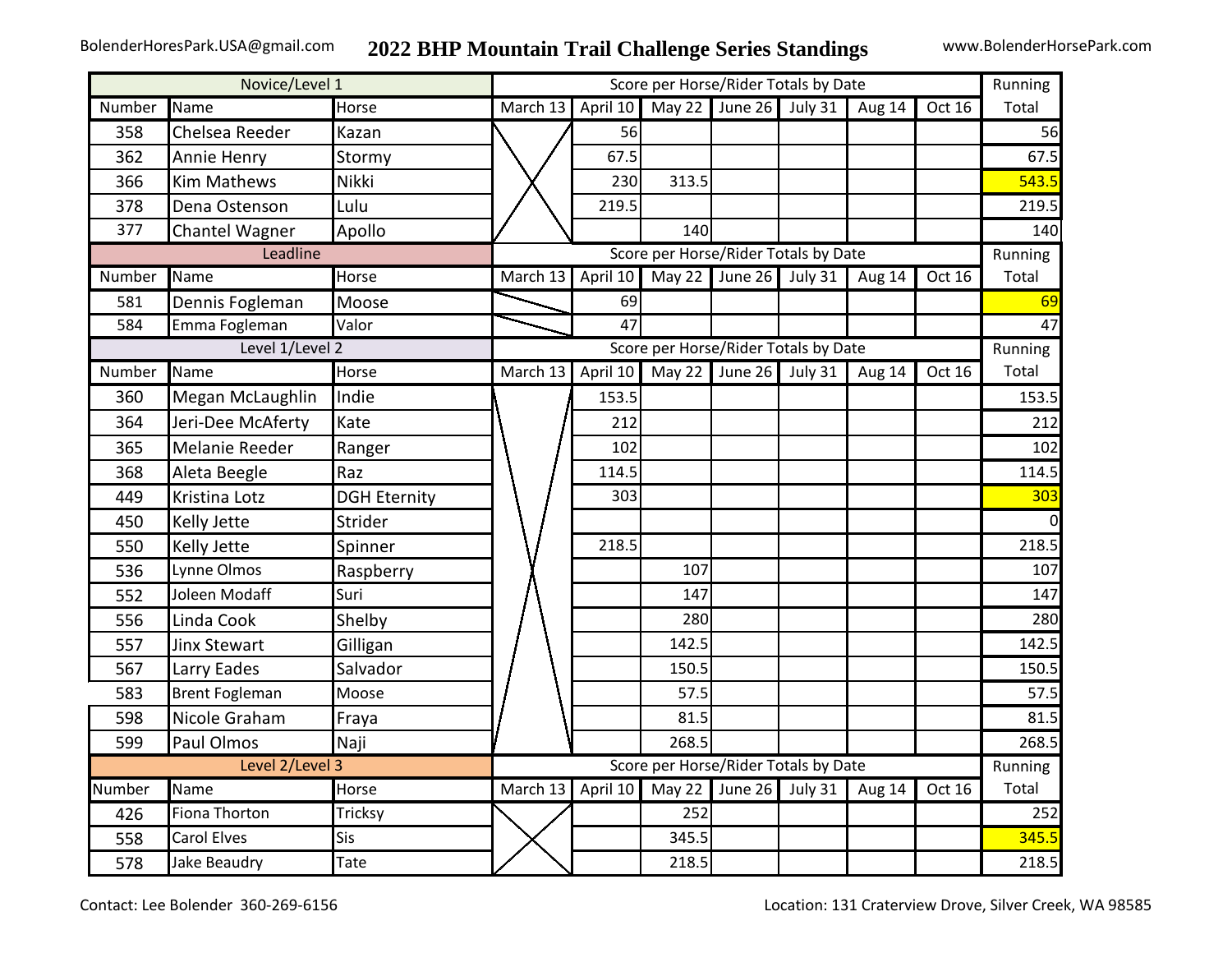| Open In-Hand |                     |                     | Score per Horse/Rider Totals by Date |          |        |                        |         |        |        |       |  |
|--------------|---------------------|---------------------|--------------------------------------|----------|--------|------------------------|---------|--------|--------|-------|--|
| Number       | Name                | Horse               | March 13                             | April 10 |        | May 22 June 26 July 31 |         | Aug 14 | Oct 16 | Total |  |
| 364          | Jeri-Dee McAferty   | Kate                |                                      | 146.5    |        |                        |         |        |        | 146.5 |  |
| 368          | Aleta Beegle        | Raz                 |                                      | 70.5     |        |                        |         |        |        | 70.5  |  |
| 369          | Debbie Jones        | Dove                |                                      | 60       |        |                        |         |        |        | 60    |  |
| 380          | Jenny Palmer        | Loki                |                                      | 46       |        |                        |         |        |        | 46    |  |
| 426          | Fiona Thorton       | Tricksy             |                                      |          | 134.5  |                        |         |        |        | 134.5 |  |
| 449          | Kristina Lotz       | <b>DGH Eternity</b> |                                      | 158      |        |                        |         |        |        | 158   |  |
| 450          | <b>Kelly Jette</b>  | Strider             |                                      | 60.5     |        |                        |         |        |        | 60.5  |  |
| 550          | <b>Kelly Jette</b>  | Spinner             |                                      | 81       |        |                        |         |        |        | 81    |  |
| 536          | Lynne Olmos         | Raspberry           |                                      |          | 122    |                        |         |        |        | 122   |  |
| 551          | Cheryl Beaudry      | Annie               |                                      |          | 169.5  |                        |         |        |        | 169.5 |  |
| 552          | Joleen Modaff       | Suri                |                                      |          | 26     |                        |         |        |        | 26    |  |
| 556          | Linda Cook          | Shelby              |                                      |          | 127    |                        |         |        |        | 127   |  |
| 557          | <b>Jinx Stewart</b> | Gilligan            |                                      |          | 75.5   |                        |         |        |        | 75.5  |  |
| 558          | <b>Carol Elves</b>  | <b>Sis</b>          |                                      |          | 162.5  |                        |         |        |        | 162.5 |  |
| 567          | Larry Eades         | Salvador            |                                      |          | 68     |                        |         |        |        | 68    |  |
| 578          | Jake Beaudry        | Tate                |                                      |          |        |                        |         |        |        |       |  |
| 598          | Nicole Graham       | Fraya               |                                      |          | 20     |                        |         |        |        | 20    |  |
| 599          | Paul Olmos          | Naji                |                                      |          | 138.5  |                        |         |        |        | 138.5 |  |
|              | <b>Open Ride</b>    |                     |                                      | Running  |        |                        |         |        |        |       |  |
| Number       | Name                | Horse               | March 13                             | April 10 | May 22 | June 26                | July 31 | Aug 14 | Oct 16 | Total |  |
| 364          | Jeri-Dee McAferty   | Kate                |                                      | 159.5    |        |                        |         |        |        | 159.5 |  |
| 368          | Aleta Beegle        | Raz                 |                                      | 115      |        |                        |         |        |        | 115   |  |
| 369          | Debbie Jones        | Dove                |                                      | 21       |        |                        |         |        |        | 21    |  |
| 426          | Fiona Thorton       | Tricksy             |                                      |          | 115    |                        |         |        |        | 115   |  |
| 449          | Kristina Lotz       | <b>DGH Eternity</b> |                                      | 150      |        |                        |         |        |        | 150   |  |
| 550          | <b>Kelly Jette</b>  | Spinner             |                                      | 145.5    |        |                        |         |        |        | 145.5 |  |
| 551          | Cheryl Beaudry      | Annie               |                                      |          | 127    |                        |         |        |        | 127   |  |
| 552          | Joleen Modaff       | Suri                |                                      |          | 121    |                        |         |        |        | 121   |  |
| 556          | Linda Cook          | Shelby              |                                      |          | 126.5  |                        |         |        |        | 126.5 |  |
| 557          | <b>Jinx Stewart</b> | Gilligan            |                                      |          | 73     |                        |         |        |        | 73    |  |
| 558          | <b>Carol Elves</b>  | Sis                 |                                      |          | 158    |                        |         |        |        | 158   |  |